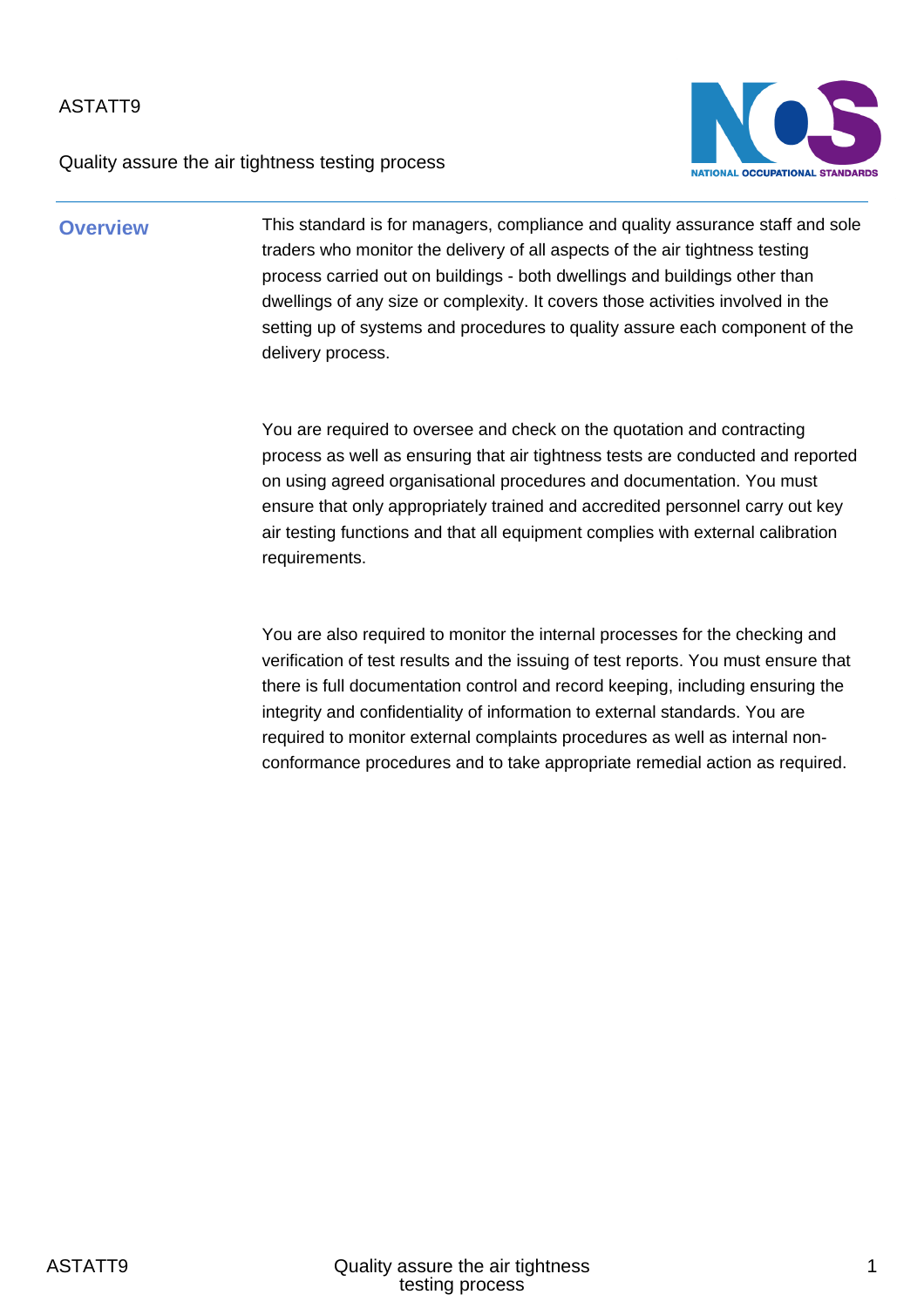Quality assure the air tightness testing process



#### **Performance criteria**

You must be able to: P1 ensure that only current documents are used throughout the air tightness

testing process using clear document title, issue status and date P2 maintain documents and information uploaded to databases in a manner that ensures their accuracy, completeness, accessibility and durability P3 ensure the confidentiality and security of all air tightness testing data and related supporting documentation P4 ensure that only authorised personnel have access to stored data P5 ensure only authorised personnel can update and amend stored data P6 ensure that external reference, relevant regulatory documents and software used in the air tightness testing process are correct versions as applicable to the test Standard and other requirements

P7 retain records for the required period of time in order to meet monitoring, validation and complaints handling requirements

P8 review internal documents controlling the air tightness testing process to ensure that they remain fit for purpose and meet regulatory requirements P9 ensure that all complaints and disputes are correctly recorded and investigated before, during and after air tightness testing

P10 ensure a speedy and full response to complaints following agreed procedures and the resolution of complaints wherever possible P11 ensure that all cases of non-conformance are correctly recorded and investigated before air tightness testing

P12 establish the nature and cause of non-conformance and take action to prevent re-occurrence of non-conformance

P13 review the effectiveness of actions taken to resolve complaints and disputes and remedy non-conformance and modify procedures as required to improve the effectiveness of procedures

P14 set up and operate monitoring procedures to ensure that:

P14.1 quotations issued are accurate and complete and conform to company procedures

P14.2 quotations are authorised by appropriate personnel P14.3 contracts accurately reflect the authorised quotation and that any differences are resolved prior to commencement of the work

P14.4 all tests are conducted following the agreed method statement

P14.5 correct equipment has been allocated to meet the agreed method statement

P14.6 tests are only carried out by competent, trained and accredited personnel P14.7 all equipment is correctly calibrated, remains within calibration validity dates, is correctly labelled and maintained in full working condition P14.8 health safety and environmental processes follow organisational and

ASTATT9 Quality assure the air tightness testing process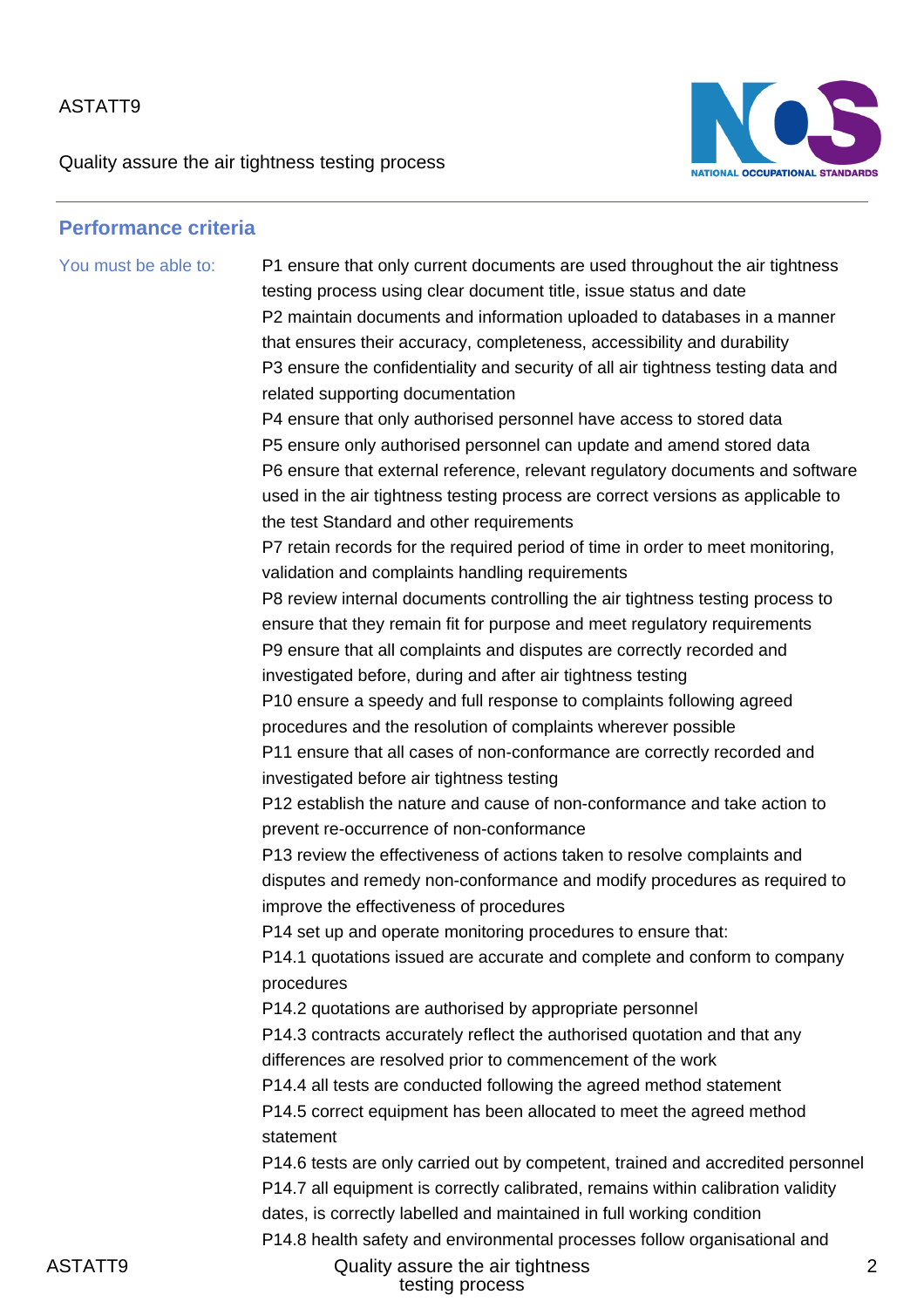Quality assure the air tightness testing process



client procedures and meet external regulatory requirements P14.9 internal procedures contain all the required documentation and instructions to permit the effective conduct of tests P14.10 ensure that all on-site requirements have been fully met P14.11 all test results are checked and accurately recorded P14.12 all test reports are complete and provide all the required technical data including disclaimers, comments and recommendations to meet legal, regulatory and professional insurance requirements P15 ensure that all agreed timescales are met and correct resources allocated P16 ensure organisational compliance with third party accreditation and certification schemes P17 obtain client and internal feedback on the nature of services provided and use as part of internal service evaluation and continuous improvement

processes

P18 use internal and client data to monitor all aspects of the air tightness testing process and internal management processes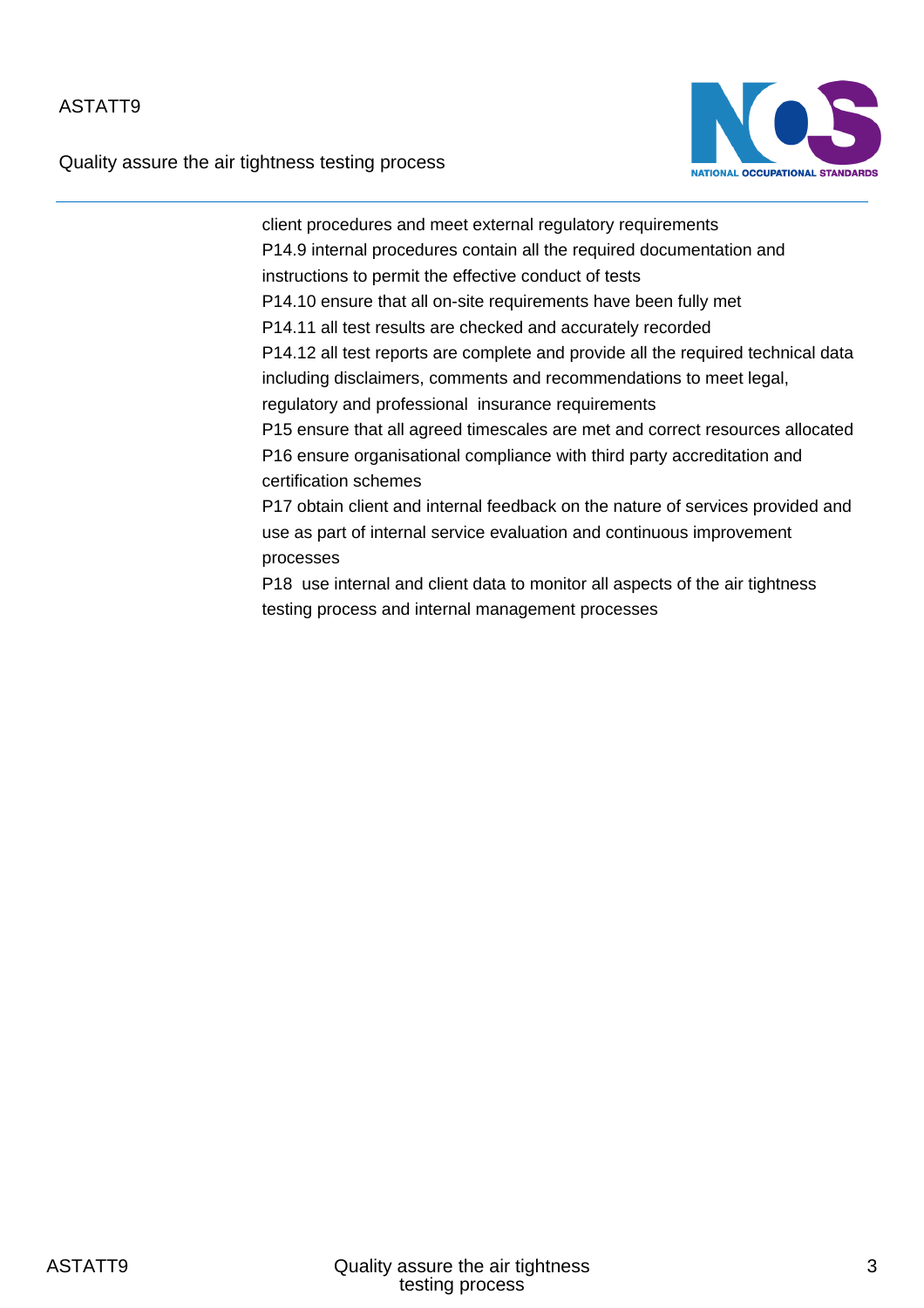Quality assure the air tightness testing process



| <b>Knowledge and</b>                |                                                                                                                                                                                                                                                                                                                                                                                                                                                                                                                                                                                                                                                                                                                                                                                                                                                                                                                                                                                                                                                                                                                                                                                                                                                                                                                                                                                                                                                                                                                                                                                                                                                                                                                           |
|-------------------------------------|---------------------------------------------------------------------------------------------------------------------------------------------------------------------------------------------------------------------------------------------------------------------------------------------------------------------------------------------------------------------------------------------------------------------------------------------------------------------------------------------------------------------------------------------------------------------------------------------------------------------------------------------------------------------------------------------------------------------------------------------------------------------------------------------------------------------------------------------------------------------------------------------------------------------------------------------------------------------------------------------------------------------------------------------------------------------------------------------------------------------------------------------------------------------------------------------------------------------------------------------------------------------------------------------------------------------------------------------------------------------------------------------------------------------------------------------------------------------------------------------------------------------------------------------------------------------------------------------------------------------------------------------------------------------------------------------------------------------------|
| understanding                       |                                                                                                                                                                                                                                                                                                                                                                                                                                                                                                                                                                                                                                                                                                                                                                                                                                                                                                                                                                                                                                                                                                                                                                                                                                                                                                                                                                                                                                                                                                                                                                                                                                                                                                                           |
| You need to know and<br>understand: | K1 external quality assurance standards relevant to the conduct of air tightness<br>testing<br>K2 organisational procedures for ensuring that only current approved<br>documents are used throughout the air tightness testing process using clear<br>document title, issue status and date<br>K3 organisational procedures for maintaining documents and information<br>uploaded to databases in a manner that ensures their accuracy, completeness,<br>accessibility and durability<br>K4 ways of ensuring the confidentiality and security of all air tightness testing<br>data and related supporting documentation<br>K5 organisational procedures for ensuring that only authorised personnel have<br>access to stored data and that only authorised personnel can update and<br>amend stored data<br>K6 sources of current versions of external reference and regulatory documents<br>used in the air tightness testing process<br>K7 acceptable periods of time to retain records in order to meet monitoring,<br>validation and complaints handling requirements<br>K8 procedures for the review of primary documents controlling the air tightness<br>testing process to ensure that they remain fit for purpose, meet regulatory<br>requirements and assist business efficiency<br>K9 procedures for the revision and re-issue of documents<br>K10 methods for recording and investigating all complaints and disputes arising<br>before, during and after air tightness testing<br>K11 ways of ensuring a speedy and full response to complaints following<br>agreed procedures and the resolution of complaints wherever possible<br>K12 methods of recording and investigating all cases of non-conformance |
|                                     | before, during and after air tightness testing<br>K13 ways of establishing the nature and cause of non-conformance and taking<br>action to prevent re-occurrence of non-conformance<br>K14 methods of reviewing the effectiveness of actions taken to resolve<br>complaints and disputes, remedying non-conformance and<br>modifying procedures as required to improve the effectiveness of procedures<br>K15 ways of setting up and operating monitoring procedures to ensure that:<br>K15.1 quotations issued are accurate and complete and conform to company<br>procedures                                                                                                                                                                                                                                                                                                                                                                                                                                                                                                                                                                                                                                                                                                                                                                                                                                                                                                                                                                                                                                                                                                                                            |
|                                     | K15.2 quotations are authorised by appropriate personnel<br>K15.3 contracts accurately reflect the authorised quotation and that any                                                                                                                                                                                                                                                                                                                                                                                                                                                                                                                                                                                                                                                                                                                                                                                                                                                                                                                                                                                                                                                                                                                                                                                                                                                                                                                                                                                                                                                                                                                                                                                      |

ASTATT9 Quality assure the air tightness testing process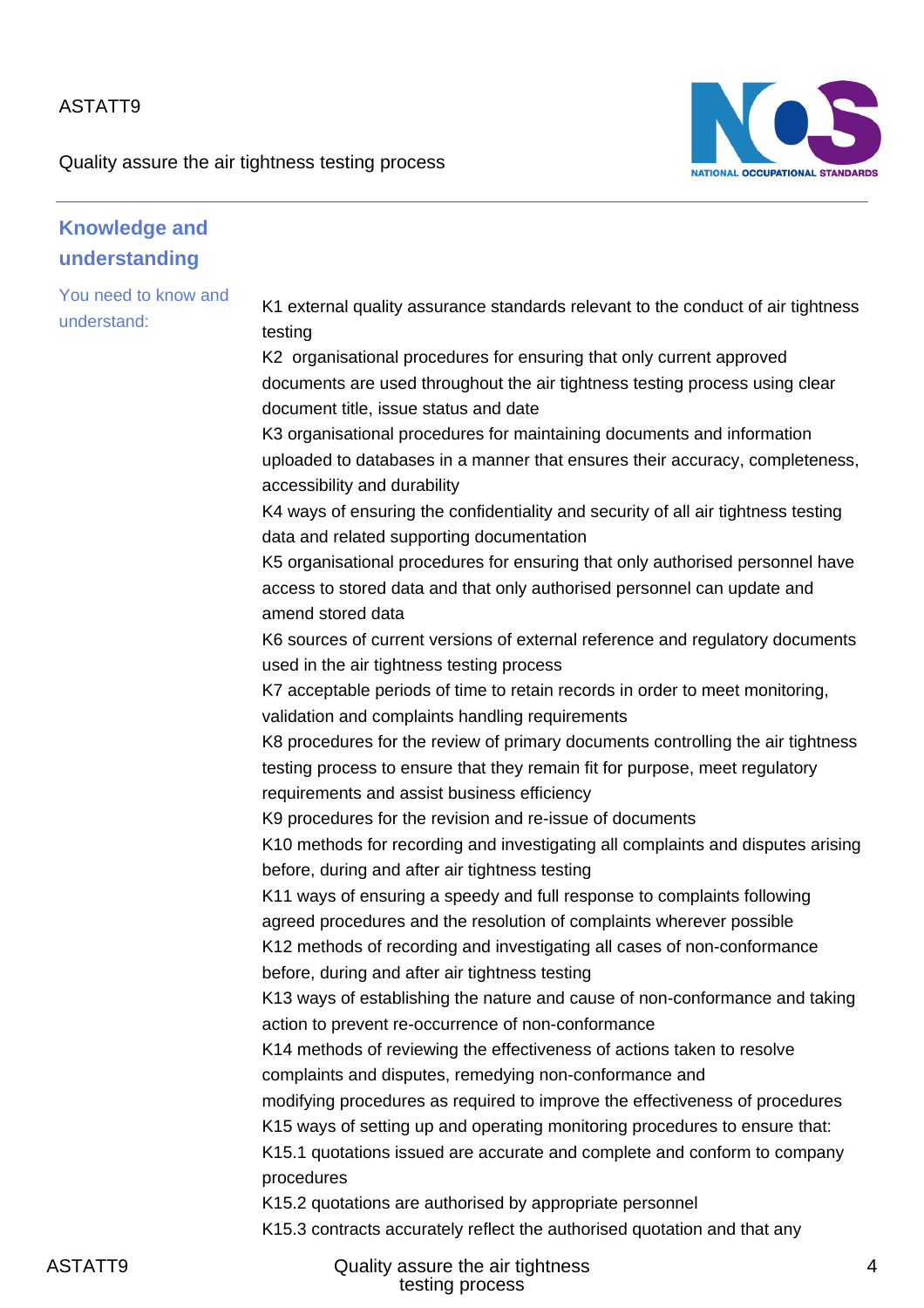Quality assure the air tightness testing process



differences are resolved prior to commencement of the work K15.4 all tests are conducted following the agreed method statement K15.5 correct equipment has been allocated to meet the agreed method statement K15.6 tests are only carried out by competent, trained and accredited personnel K15.7 all equipment is correctly calibrated, remains within calibration validity dates, is correctly labelled and maintained in full working condition K15.8 health safety and environmental processes follow organisational and client procedures and meet external regulatory requirements K15.9 test specifications contain all the required documentation and instructions to permit the effective conduct of tests K15.10 all on-site requirements have been fully met K15.11 all test results are checked and accurately recorded K15.12 all test reports are completed and provide all the required technical data including disclaimers, comments and recommendations to meet legal, regulatory and professional insurance requirements K16 the compliance requirements of third party accreditation and certification schemes K17 ways of obtaining and using client and internal feedback on the nature of services provided as part of internal service evaluation and continuous improvement processes K18 how to use internal and client data to monitor all aspects of the air tightness testing process and internal management processes